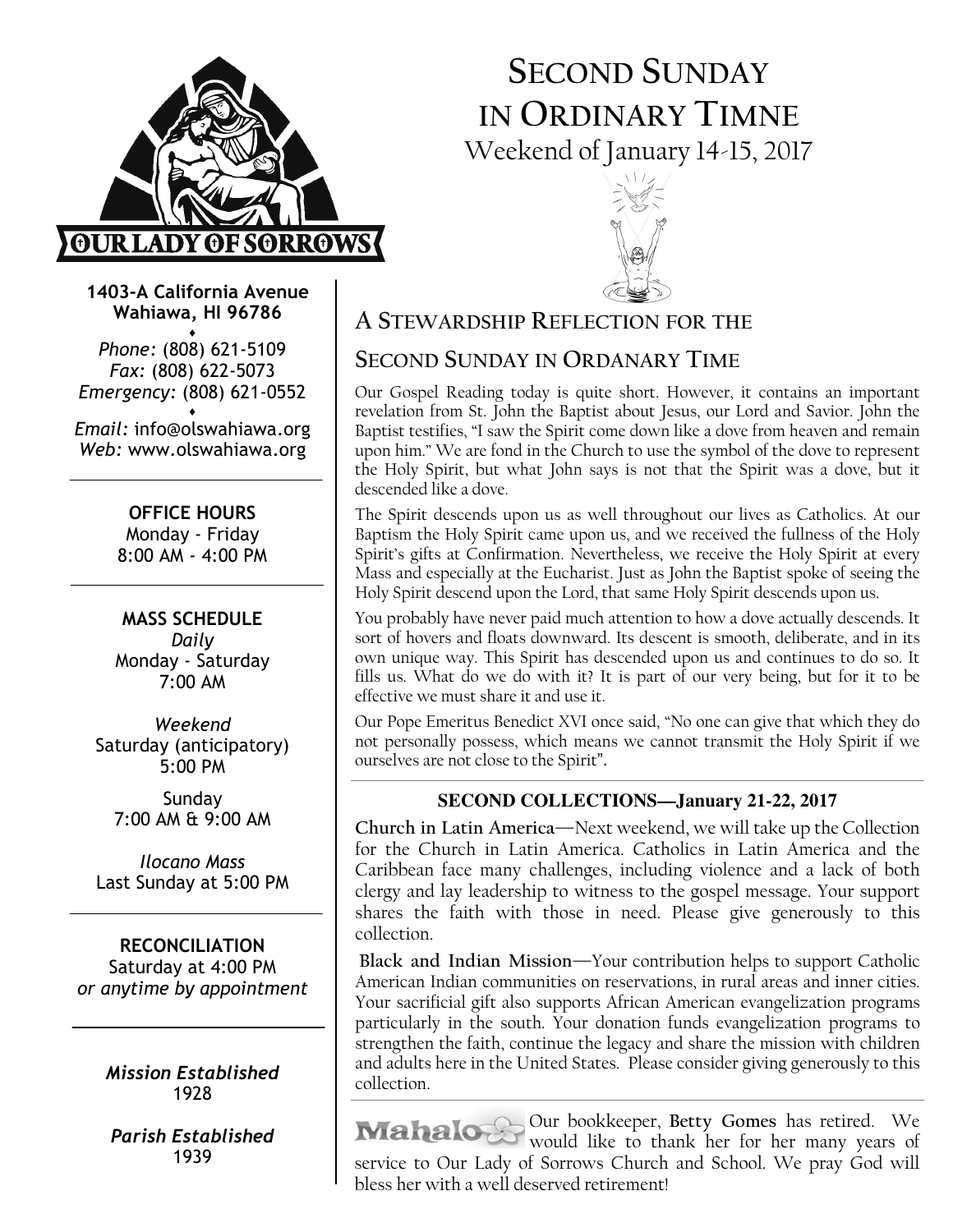## WEEKLY CALENDAR

| <b>Jan 14 (Sat)</b> | 2nd Sunday in Ordinary Time<br>Parish Hall Information Session (PH)<br>6:00 <sub>pm</sub>                                                                                                                                                     |  |
|---------------------|-----------------------------------------------------------------------------------------------------------------------------------------------------------------------------------------------------------------------------------------------|--|
| Jan 15 (Sun)        | 2nd Sunday in Ordinary Time<br>Parish Hall Information Session (PH)<br>8:00am<br>10:00am Parish Hall Information Session (CH)<br>10:15am FCC Mtg (PH)<br>10:30am Religious Education Classes<br>10:30am WGH-LTC Pry Svc                       |  |
| <b>Jan 16 (Mon)</b> | Weekday<br>Martin Luther King Holiday / Office Closed<br><b>Morning Mass</b><br>8:00am<br>11:45am +Angeline Salvador Funeral Svc (MMP)<br>Middle School Ministry (Lib)<br>6:30 <sub>pm</sub><br>7:00pm<br>EPIC Young Adult Faith Sharing (CH) |  |
| Jan 17 (Tue)        | <b>St Anthony</b><br>9:00am<br>Red Mass (Cathedral Basilica)                                                                                                                                                                                  |  |
| Jan 18 (Wed)        | Weekday<br>Week of Prayer for Christian Unity begins<br>6:00pm + Francisco Bareng Wake Svc (MMP)<br>6:30pm Youth Ministry Class (Chapel)<br>Pastoral Council Mtg (PH)<br>7:00 <sub>pm</sub>                                                   |  |
| Jan 19 (Thu)        | Weekday<br>Craft Guild (PH)<br>9:00am<br>10:00am Charismatic Prayer Group (Lib)<br>10:15am + Francisco Bareng Funeral Svc (MMP)<br>Stewardship Committee Mtg (Conf Rm)<br>7:00pm                                                              |  |
| Jan 20 (Fri)        | St Fabian / St Sebastian<br>1:30 <sub>pm</sub><br>March for Life (State Capitol)                                                                                                                                                              |  |
| <b>Jan 21 (Sat)</b> | <b>St Agnes</b><br>8:30am<br>Divine Mercy Gathering (PH)<br>Baptism Seminar (Lib)<br>1:00 <sub>pm</sub>                                                                                                                                       |  |
| <b>Jan 22 (Sun)</b> | 3rd Sunday in Ordinary Time<br>Latin America/Black & Indian Missions Collection<br>10:30am Religious Education Classes<br>10:30am Prayer for the Unborn (CH)                                                                                  |  |

#### NOTE: The morning Mass on Jan. 16 will be at 8:00 AM.

∗OLS = Our Lady of Sorrows / CH = Church / PH = Parish Hall / Lib = Library / Sch = School MMP = Mililani Mortuary Park / WGH = Wahiawa General Hospital

### **OBITUARY: MAY THEY REST IN PEACE**

**+Angeline Salvador**  Jan. 16 11:45am Funeral Svc – MMP **+Francisco Bareng** Jan. 18 6:00pm Wake Svc – MMP Jan. 19 10:15am Funeral Svc – MMP **+Romulo Villanueva** Feb. 5 6:30pm Wake Svc – MMP<br>Feb. 6 10:15am Funeral Svc – MI 10:15am Funeral Svc – MMP **+Milton Ross** Feb. 9 6:30pm Wake Svc – MMP Feb. 10 1:00am Funeral Mass – OLS

### Week of Prayer for Christian Unity January 18-25, 2017 Reconciliation – The Love of Christ Compels Us

(2 Corinthians 5:14-20)



## TODAY'S READINGS

[Liturgical Color: Green]

#### **Isaiah 49:3, 5-6**

I will make you a light to the nations that my salvation may reach to the ends of the earth.

**1 Corinthians 1:1-3**  We have been sanctified in Christ Jesus.

**John 1:29-34** 

Behold, the Lamb of God, who takes away the sins of the world.

> NEXT SUNDAY'S READINGS [Liturgical Color: Green] Isaiah 8:23-9:3 · 1 Corinthians 1:10-13, 17 · Matthew 4:12-23

### STEWARDSHIP OF TREASURE

| Weekend of January 7-8, 2016       |            |  |
|------------------------------------|------------|--|
| <b>OFFERINGS</b>                   |            |  |
| Sunday Offering                    | \$4,831.00 |  |
| Christmas                          | 212.00     |  |
| Flower Fund                        | 90.00      |  |
| <b>MISCELLANEOUS OFFERINGS</b>     |            |  |
| <b>Funerals</b>                    | 300.00     |  |
| Mass Intentions                    | 50.00      |  |
| <b>OTHERS</b>                      |            |  |
| Candles                            | 345.59     |  |
| <b>FIF Pledge Payments</b>         | 4448.00    |  |
| Tenant Rent & Water                | 2,702.88   |  |
| <b>Mahalo for your generosity!</b> |            |  |
|                                    |            |  |

Offertory Envelopes: Please call the bookkeeper at 621-5109 ext. 9722 if you are in need of a new box.

**The Christmas Weekend stewardship report will be published in a future bulletin.** 

### MAHALO to…..

Everyone who helped to un-decorate the church.

Max Velasco, Felix Navares, Robert Pagliai and Valerie Dascil-Tago for removing the exterior Christmas lights, decorations and nativity.

Mini Holt, Vicki Caraulia, Alberta Souza and Terry Ignacio for donating homemade/crocheted scarves, beanies, blankets, booties and toiletries for the patients at WGH-LTC.

## **2017 Keiki Poster 4 Life Contest**  *THE RIGHTEOUSNESS OF ONE- IKA PONO O KEKAHI!*

The Poster 4 Life Contest is open to children between the ages of 6 to 17 years old. It will be held at the upcoming March for Life at the state capitol on January 20th. Please contact the Respect Life Ministry Coordinator David Monroy at 1(808) 640-8440 or dka.monroy@gmail.com for contest details. See the bulletin board for more info. Let's support life!